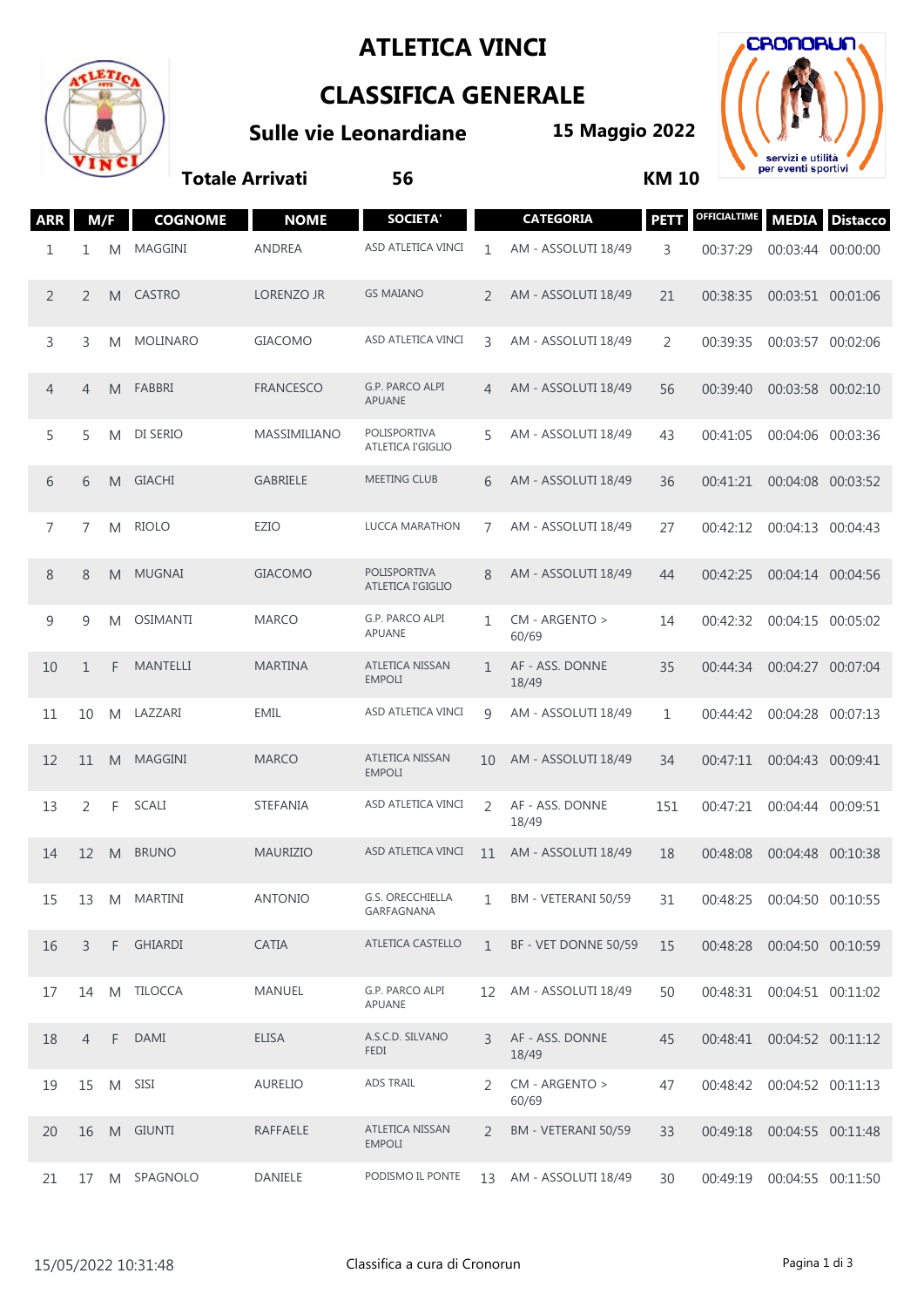| <b>ARR</b> | M/F             |    | <b>COGNOME</b>       | <b>NOME</b>                          | <b>SOCIETA'</b>                                       |                | <b>CATEGORIA</b>         | <b>PETT</b> | OFFICIALTIME | <b>MEDIA</b>      | <b>Distacco</b> |
|------------|-----------------|----|----------------------|--------------------------------------|-------------------------------------------------------|----------------|--------------------------|-------------|--------------|-------------------|-----------------|
| 22         | 18              | M  | CAPORALE             | <b>ROBERTO</b>                       | POL. SPENSIERATI<br><b>ASD</b>                        | 3              | BM - VETERANI 50/59      | 48          | 00:49:26     | 00:04:56 00:11:56 |                 |
| 23         | 19              | M  | <b>POGGIOLINI</b>    | <b>VITTORIO</b>                      | <b>ASD COMPUTER</b><br><b>GROSS</b>                   | 14             | AM - ASSOLUTI 18/49      | 42          | 00:49:27     | 00:04:56 00:11:57 |                 |
| 24         | 20              | M  | <b>CONFORTI</b>      | <b>MANUEL</b>                        | <b>ASD COMPUTER</b><br><b>GROSS</b>                   | 15             | AM - ASSOLUTI 18/49      | 41          | 00:49:58     | 00:04:59 00:12:29 |                 |
| 25         | 21              | M  | <b>MORELLI</b>       | <b>MIRCO</b>                         | POL. SPENSIERATI<br><b>ASD</b>                        | 16             | AM - ASSOLUTI 18/49      | 49          | 00:50:09     | 00:05:00 00:12:40 |                 |
| 26         | 22              | M  | JEBBA                | <b>GIUSEPPINO</b><br><b>DOMENICO</b> | <b>ADS TRAIL</b>                                      | 4              | BM - VETERANI 50/59      | 46          | 00:51:11     | 00:05:07 00:13:42 |                 |
| 27         | 5               | F  | PIERONI              | <b>ROBERTA</b>                       | <b>G.S. ORECCHIELLA</b><br>GARFAGNANA                 | 2              | BF - VET DONNE 50/59     | 54          | 00:51:30     | 00:05:09 00:14:01 |                 |
| 28         | 23              | M  | <b>ROCCATI</b>       | <b>MARIO</b>                         |                                                       | 5              | BM - VETERANI 50/59      | 57          | 00:52:01     | 00:05:12 00:14:31 |                 |
| 29         | 24              | M  | <b>PAOLETTI</b>      | <b>PAOLO</b>                         | <b>CAPRAIA RUN</b>                                    | 6              | BM - VETERANI 50/59      | 52          | 00:52:41     | 00:05:16 00:15:12 |                 |
| 30         | 6               | F  | VARGAS<br>PIEDRAFITA | <b>MARIA PILAR</b>                   | <b>PODISTICA</b><br><b>EMPOLESE 1986</b>              | 3              | BF - VET DONNE 50/59     | 26          | 00:52:58     | 00:05:17 00:15:29 |                 |
| 31         | 25              | M  | <b>BIANCHI</b>       | <b>FEDERICO</b>                      | A.S.C.D. SILVANO<br><b>FEDI</b>                       | 17             | AM - ASSOLUTI 18/49      | 40          | 00:52:59     | 00:05:17 00:15:30 |                 |
| 32         | 26              | M  | <b>ANTONINI</b>      | <b>SILIANO</b>                       | G.P. PARCO ALPI<br>APUANE                             | 7              | BM - VETERANI 50/59      | 58          | 00:53:03     | 00:05:18 00:15:34 |                 |
| 33         | 27              | M  | <b>NIERI</b>         | GABRIELE                             | PODISTICA<br><b>EMPOLESE 1986</b>                     | 8              | BM - VETERANI 50/59      | 37          | 00:53:05     | 00:05:18 00:15:35 |                 |
| 34         | 28              | M  | PECORI               | <b>MAURIZIO</b>                      | IL GREGGE RIBELLE                                     | 18             | AM - ASSOLUTI 18/49      | 8           | 00:53:23     | 00:05:20 00:15:54 |                 |
| 35         | 29              | M  | <b>TONI</b>          | <b>SILVIO</b>                        | <b>G.S. ORECCHIELLA</b><br>GARFAGNANA                 | 3              | CM - ARGENTO ><br>60/69  | 55          | 00:55:00     | 00:05:30 00:17:31 |                 |
| 36         | 30              | M  | MAZZONI              | <b>ANDREA</b>                        | G.S. PIEVE A RIPOLI                                   | 9              | BM - VETERANI 50/59      | 62          | 00:55:05     | 00:05:30 00:17:36 |                 |
| 37         | 31              |    | M MARTINI            | <b>MASSIMO</b>                       | <b>CNM MILANO</b>                                     | 19             | AM - ASSOLUTI 18/49      | 38          | 00:55:19     | 00:05:31 00:17:50 |                 |
| 38         | 32 <sup>2</sup> |    | M GALIGANI           | <b>ALBERTO</b>                       | <b>ATLETICA</b><br><b>MONTECATINI</b>                 | $\overline{4}$ | CM - ARGENTO ><br>60/69  | 61          | 00:55:23     | 00:05:32 00:17:53 |                 |
| 39         | 7               | F. | ANGELINI             | SERENA                               | ATLETICA NISSAN<br><b>EMPOLI</b>                      | 4              | AF - ASS. DONNE<br>18/49 | 32          | 00:55:35     | 00:05:33 00:18:06 |                 |
| 40         | 33              | M  | <b>ORSOLINI</b>      | <b>ANDREA</b>                        | <b>GSD ANTRACCOLI</b>                                 | 5              | CM - ARGENTO ><br>60/69  | 16          | 00:57:17     | 00:05:43 00:19:47 |                 |
| 41         | 34              | M  | <b>FIORETTO</b>      | LUIGI                                | TAVARNELLE                                            | 10             | BM - VETERANI 50/59      | 22          | 00:57:30     | 00:05:45 00:20:01 |                 |
| 42         | 35              | M  | MEINI                | <b>MARCO</b>                         | <b>ATLETICA</b><br><b>MONTECATINI</b>                 | 20             | AM - ASSOLUTI 18/49      | 60          | 00:58:20     | 00:05:50 00:20:51 |                 |
| 43         | 36              |    | M PROFETI            | <b>MORENO</b>                        |                                                       | 21             | AM - ASSOLUTI 18/49      | 9           | 00:58:34     | 00:05:51 00:21:04 |                 |
| 44         | 37              |    | M CICALINI           | <b>MAURO</b>                         | G.S. PIEVE A RIPOLI                                   | 6              | CM - ARGENTO ><br>60/69  | 39          | 00:58:43     | 00:05:52 00:21:14 |                 |
| 45         | 38              | M  | CURRIERI             | DANIELE                              | ASD MEETING<br><b>SPORTING CLUB</b><br><b>RIINNER</b> | 22             | AM - ASSOLUTI 18/49      | 19          | 00:58:50     | 00:05:53 00:21:21 |                 |
| 46         | 39              |    | M ANGELI             | <b>LUIGI</b>                         | <b>G.S. ORECCHIELLA</b><br>GARFAGNANA                 | 11             | BM - VETERANI 50/59      | 53          | 00:59:18     | 00:05:55 00:21:49 |                 |